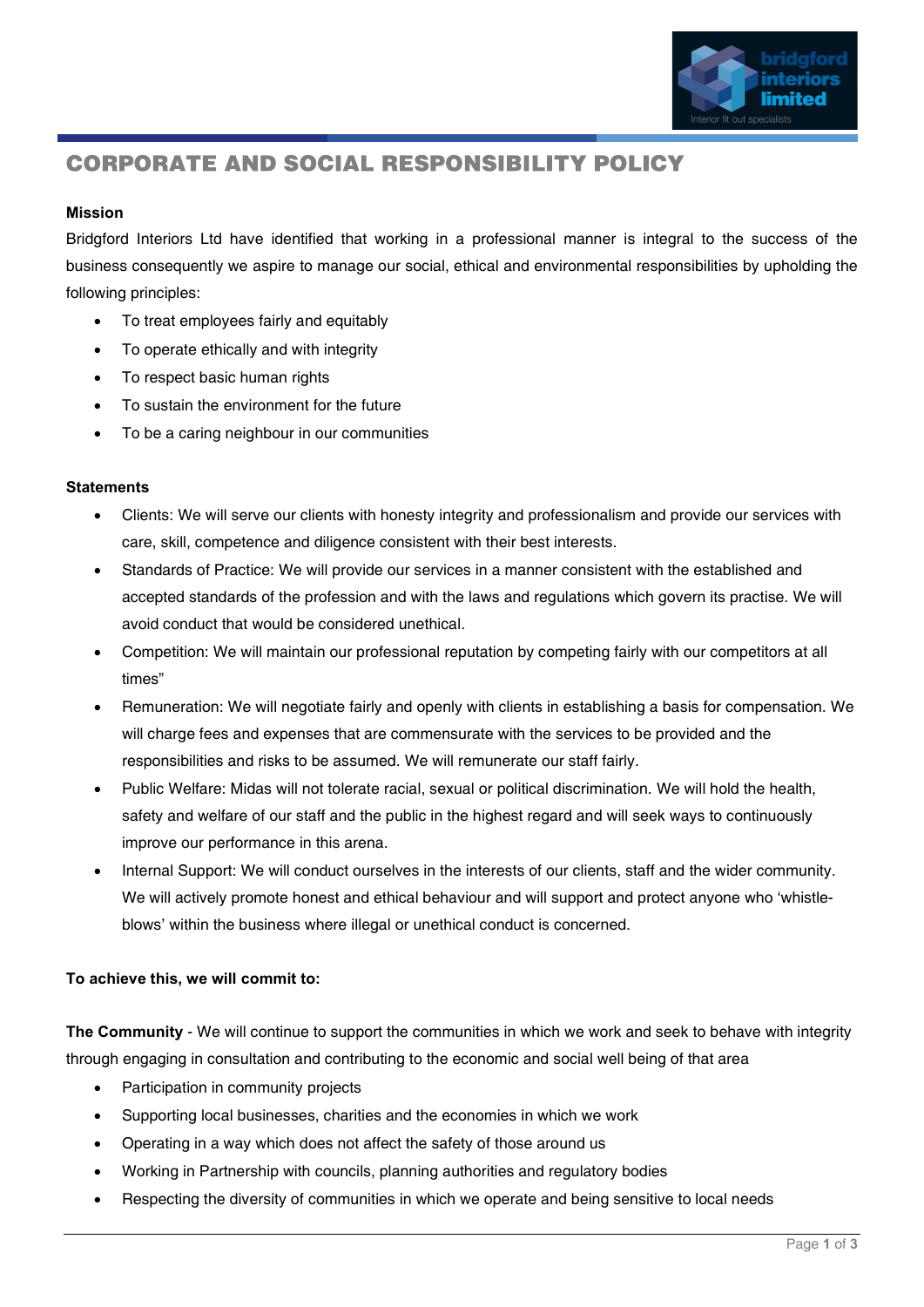

The Workplace – The safety of our employees, contractors and visitors is a top priority in all of our workplaces. We will respect their views, provide a safe and healthy working environment and conduct business with integrity.

- By carrying out risk assessments to identify potential hazards, we aim to prevent accidents and injury from occurring.
- We will also strive to ensure compliance with legislation, be a good and ethical employer, attracting and retaining the best employees.
- It is the skills, knowledge and motivation of our people that creates the unique atmosphere and generates the business success that makes Bridgford Interiors Ltd such a great place to work.
- We will maintain a strong training and development programme for all employees, including CSCS accreditation and SMSTS Safety training for all site based management.
- Through our Health & safety Department we will ensure safe sites for all employees and suppliers, including targets for improvement of occurrences of RIDDOR and minor injuries.
- Investing and developing the skills and capabilities of the workforce through the Midas Academy and other
- mechanisms
- Understand the needs of our people by consulting regularly and acting on what we hear
- Remunerating our employees fairly
- Valuing the diversity of our people
- Complying with all relevant employment and Health & Safety Standards

The Environment – we take environmental issues seriously and have been addressing the impact of construction operations on the environment, and developing techniques to minimise their impacts. We will seek to minimise the environmental impacts of our activities on the surrounding environment and communities, minimise pollution and develop intelligent solutions to ensure continuous improvement in our environmental performance

- Fully committing to sustainable development and our Environmental Policy
- Complying with further relevant environmental legislation and standards
- Encouraging the efficient use of resources and reduce emission of carbon dioxide wherever we can
- Seeking alternative solutions which encourage sustainable construction and more efficient waste management

The Marketplace – Consider the impact of the goods and services the company purchases and produces on the marketplace and ensure that our business is seen as having a high standard of behaviour. We will conduct all aspects of our business to a high ethical standard, demonstrating honesty and integrity as well as complying with applicable laws and regulations. We will communicate as well as demonstrate to our customers and suppliers, our commitment to the principles of corporate social, ethical and environmental issues.